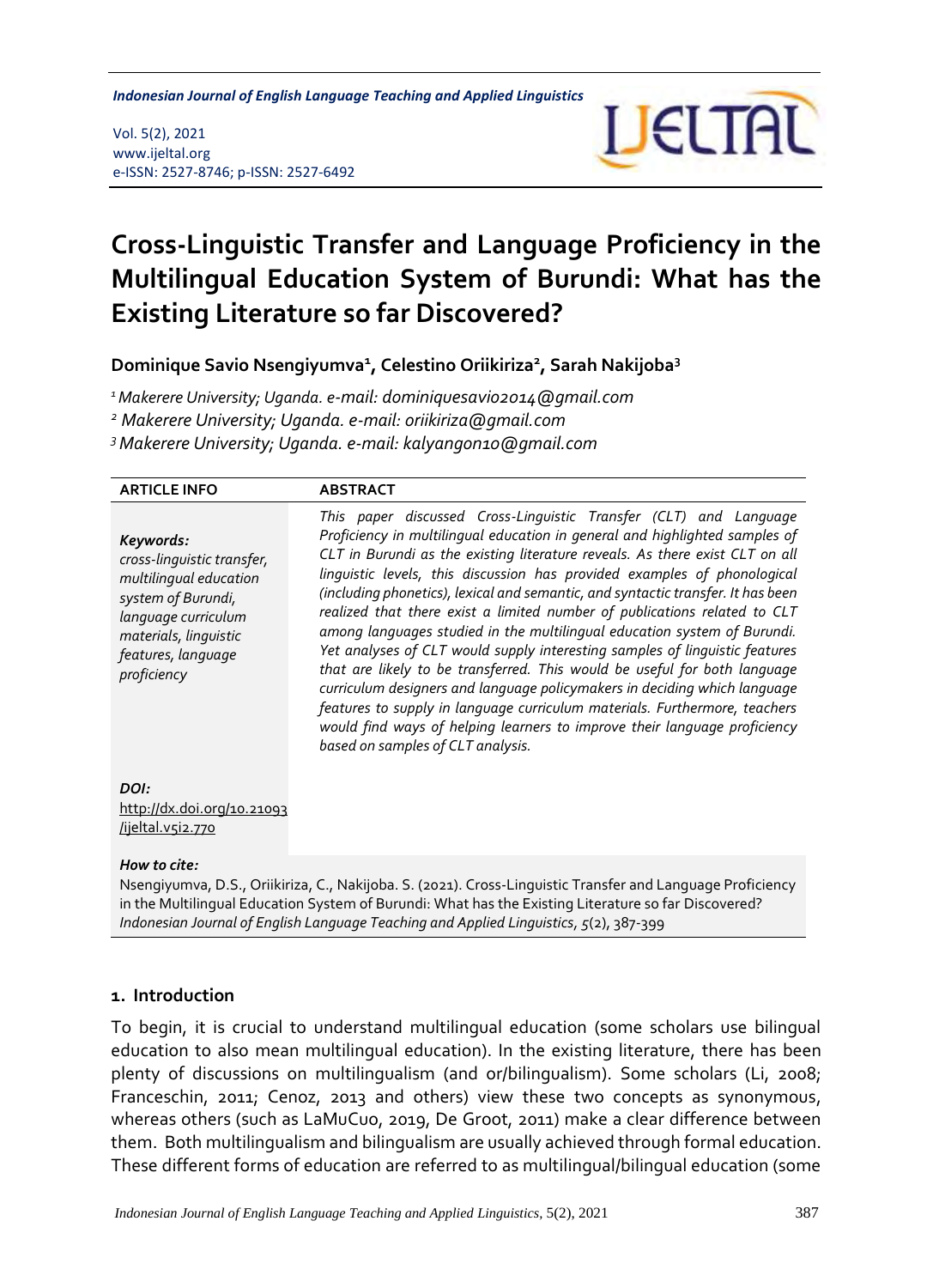researchers use the terms bilingual acquisition and multilingual acquisition). A number of researchers (Ortega, 2013, for instance) use multilingual and bilingual education interchangeably while others (García and Lin, 2016, for example) differentiate between these terms.

Among different scholars, bilingual and multilingual education are also viewed in terms of both languages involved and educational contexts. This is the case of contexts in which there is a use of at least two languages for instructions and aiming to produce multilingual speakers (Mwaniki, Arias, and Wiley, 2016). Here, the number of languages in use is as important as the educational contexts. According to Cenoz & Jasone (1998, viii), multilingual education refers to ''educational programmes that use languages other than the first languages as media of instruction (although some teach additional languages as school subjects) and they aim for communicative proficiency in more than two languages''. The above perspective tally with the case of Burundi in the sense that a number of languages are taught as the subject instead of being medium of instruction, but the aim is to produce people who will be proficient in those languages.

In the case of the language education system in Burundi, for example, historically, the country has been officially monolingual at a given time. Before missionaries and colonizers introduced their languages, the country was purely monolingual with the use of Kirundi. The country turned into bilingualism with the officialisation of French (especially in education). Later on, more foreign languages (English and Kiswahili) were formally introduced in education. At this time, it can be argued that the country turned into multilingualism. This has mainly been done through the process of formal education which led to the multilingual education system that Burundi has today with four languages in education (i.e. Kirundi, French, English, and Kiswahili).

Based on the history of language in education in Burundi, in this study, multilingual education refers to situations where more than two languages are used in education either as subject or medium of instruction or both at a time. Whereas bilingual education will be understood as contexts where only one foreign language is used in education in addition to the mother tongue.

Generally, bilingual education is different from multilingual education in that during the process of acquiring a (chronological) second language only one language is in the learners' linguistic repertoire while learning an additional (chronological third) language in multilingual education (after the second language has been acquired) may be influenced by both the first and the second language. That is, in bilingual education only two languages interact in the mind of the language learner/user whereas in multilingual education many linguistic systems are in interaction. In both bilingual and multilingual education, there must be interactions between at least two languages in the mind of the learner/user. This has led to the notion of transfer. The next section will discuss cross-linguistic transfer.

## **2. Cross-Linguistic Transfer (CLT)**

According to Contrastive Analysis hypothesis, the main hindrance to the learning of L2 is from the interference produced by the L1 system. This has led to the conclusion that differences between L1 and L2 and misleading similarities were the source of L2 learning difficulty. Hence, the notion of transfer. This means that according to Javadi-Safa, (2018, p. 191) ''the less the learners know about the L2, the more they need to draw upon any other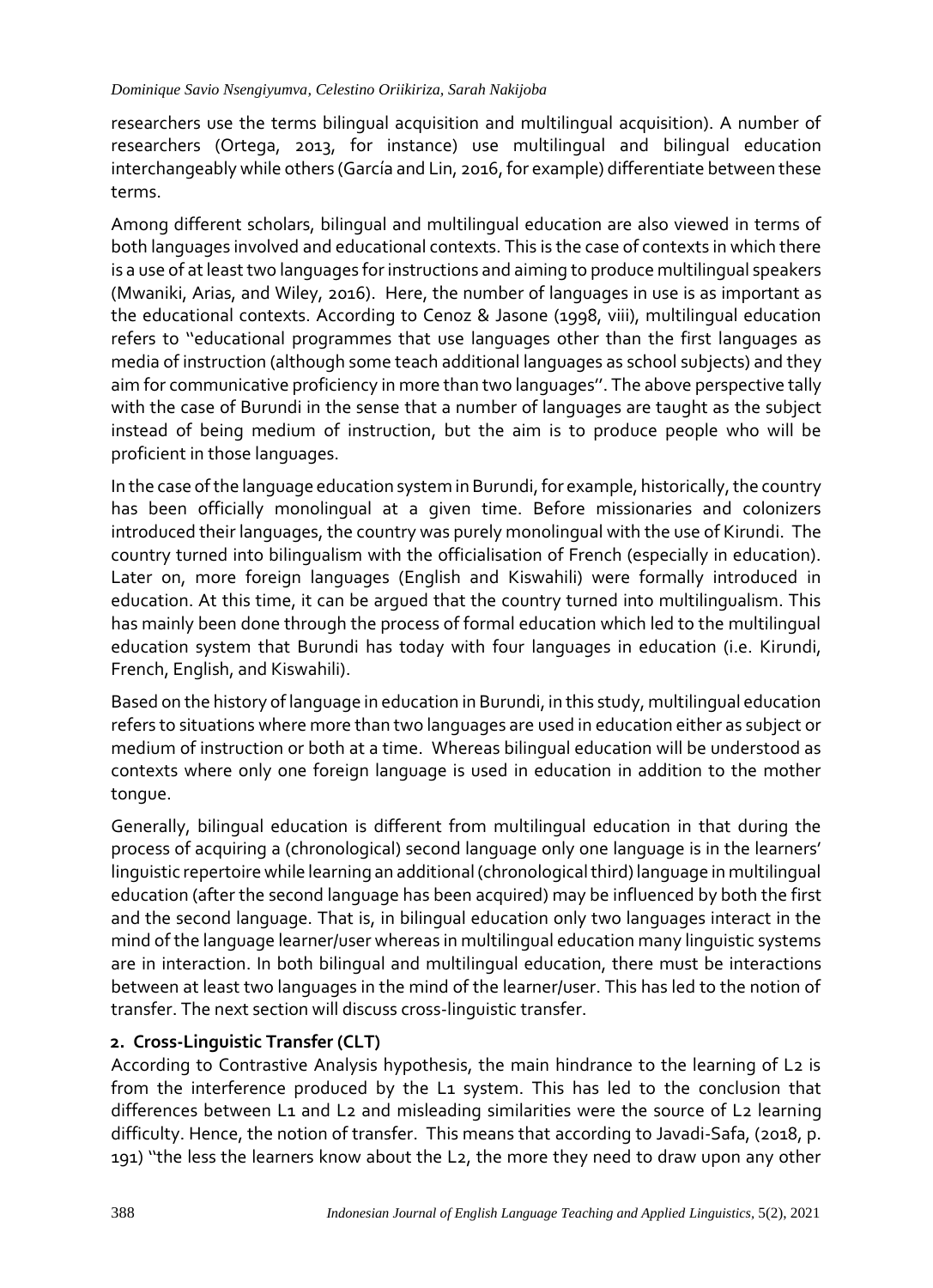previous linguistic knowledge they possess''. Transfer has been believed to proceed in two ways: by inhibiting a linguistic feature that the L<sub>2</sub> is trying to process or by facilitating this process. Transfer has been traditionally defined in terms of positive and negative transfer, the latter is also known as interference. For many years, the phenomenon of transfer has been studied by linguists to try to understand the source of L2 learners' errors to the extent that transfer was mainly studying interference. This has led it to get a negative connotation. Late scholars such as Sharwood Smith & Kellerman (1986) initiated the term cross-linguistic influence which is also interchangeably used with cross-linguistic transfer.

Sharwood Smith & Kellerman (1986) proposed the term cross-linguistic influence 'as a theory-neutral term that is appropriate for referring to the "full range of ways in which a person's knowledge of one language can affect that person's knowledge and use of another language'' (Jarvis&Pavlenko, 2008, p.2). Among other scholars, Jarvis and Pavlenko decided to use the terms cross-linguistic transfer and cross-linguistic influence interchangeably.

Cross-Linguistic Transfer phenomenon is said to occur when an L2 is learned after L1. In this situation, the learner will rely on the L1 in the process of L2 learning. The two existing language systems will most likely interact and have an effect on each other in the mind of the learner (Elvin&Escudero, 2019; Cenoz, Hufeisen, & Jessner, 2001). According to these scholars, there is transfer from L1 to the L2 and vice versa (L1 $\leftrightarrow$ L2) in the learning of L2. In case the learners are studying an additional language after their chronological L2, this will be referred to as L<sub>3</sub> Acquisition. The learning of chronological L<sub>2</sub> and that of L<sub>3</sub> are two different processes in the sense that the learner learning chronological L2 has only the L1 that can interact with L2. In the learning of L<sub>3</sub> the number of background languages is higher, therefore posing the possibility of ''interactions among a multiplicity of different linguistic systems'' which is more complex (Bardel, 2015, p.116). These interactions can take any direction i.e. L1↔L2, L1↔L3, L2↔L3 (Cenoz, Hufeisen, and Jessner, 2001; Jarvis and Pavlenko, 2008).

In the case of Burundi, for example, there are four languages being learned at the same time: Kirundi, French, English, and Kiswahili. These are different linguistic systems that are being processed in the mind of learners at the same time. There is a need to investigate how these systems interact in different directions through the analysis of learners' language production and comprehension.

# **3. Cross-linguistic Transfer and Language proficiency**

Based on the observation of Odlin (1989) cited in Jarvis and Pavlenko, (2008) that "transfer can occur in all linguistic subsystems" (p. 23), this section discusses aspects of the CLT on different linguistic levels in order to track language proficiency through the analysis of language transfer. The main linguistic levels discussed in the literature are phonological transfer, Lexical and Semantic Transfer, and Syntactic Transfer. The discussion also shows how proficiency is viewed at different levels and different groups of language learners/users as far as CLT is concerned.

# **3.1 Phonological Transfer**

For different researchers, the term phonological transfer can be generally used to denote how a person's language knowledge of the sound system of one language can have an influence on his/her perception and production of speech sounds in another. According to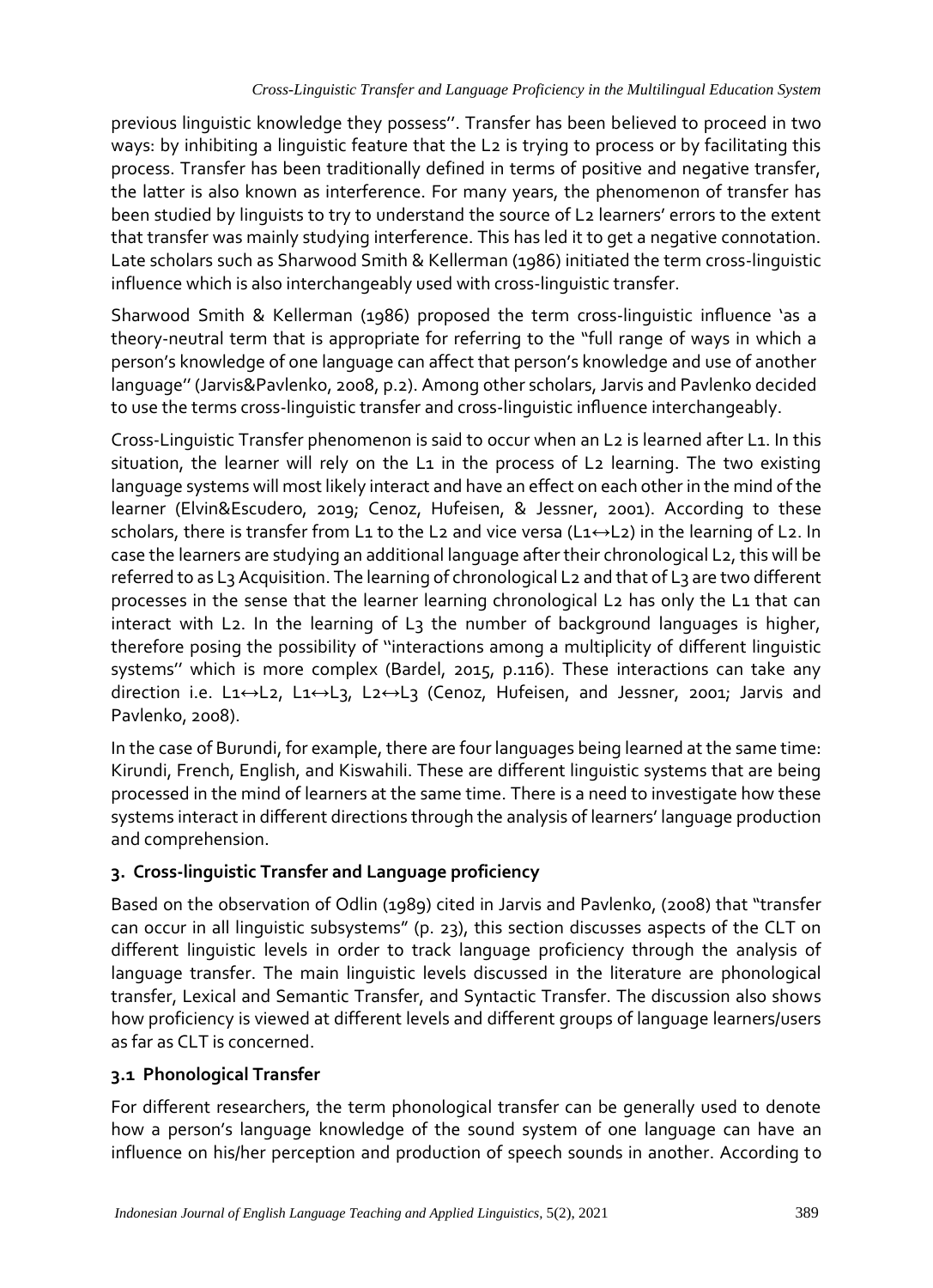Jarvis and Pavlenko, (2008) phonological transfer can cover other terms for several CLT phenomena, including L2 users sounds perception and production (i.e., phonetics), and their techniques of classifying, structuring, and organizing these sounds (i.e., phonology).

Among scholars who explored phonological transfer include, Lipińska (2015) who studied the production of vowels by L3 users arguing that L3 sounds production might be a much more complex process than L2 sound production. The author studied L3 segmental production in the directions as L1 to L3, L2 to L3 or L3 intra-lingual interference. However, these are not the only directions that the influence can take. In fact, a natural investigation on any direction of transfer as this occurs would provide more comprehensive results. As the Burundi's multilingual system has got four languages, there is a possibility to investigate, at the phonological level, how these languages interact by analysing cross-linguistic transfer.

Adrián, Puerto, and Mangado (2013) studied transfer of errors at phonetics and syntax levels among younger learners in the school context. They found that the main transfer errors were at phonetic level including replacement of novel phonemes by L1 sounds, spirantisation and lack of aspiration in stop sounds, closure of fricatives. These studies support the idea that the more a learner advances in proficiency, the less transfer occurs.

In the literature, there is a limited number of studies on the most obvious phonetic features produced by L2 users or learners. That is, the production of target language sounds the same way these sounds would be produced in their L1 because those L2 sounds do not exist in the learners' L1. This is also true for the phonological production in written form. When teachers give dictation in a foreign language, learners tend to transfer their L1 phonemes to the target language. Nevertheless, Harding, (2000) has found that different types of spelling errors are determined by learners' different L1 backgrounds. According to the author, these transfer effects are also most frequent among lower-level proficiency learners because they are less familiar with the L2 orthography and lexicon.

Sound production and syllable structure, however, have received limited discussions about the significant difference between sounds production (phonetics) and code related skills and decoding (phonology), and how these features might lead to different degrees of transfer and, therefore to different degrees of proficiency among different groups of language learners/users. Moreover, amongst studies on phonological/phonetic transfer, very few have explored different directions on different groups of learners (But see Gut, 2008). Most of these studies focussed on simultaneous language acquisition among bilingual children (Verhoeven, 2007; Soltero-Gonzalez, Escamilla and Hopewell, 2011; Fabiano-Smith and Goldstein, 2010; Yang & Fox, 2014; Lee and Iverson, 2012) not sequential language learners to illustrate differences between these categories of learners (but see Commissaire, Duncan and Casalis, 2011 for the contrary).

# **3.2 Lexical and Semantic Transfer**

Lexical knowledge has to do with the knowledge of words. This includes the form and the meaning sides of words. According to Bardel (2015, p.115) ''words are interconnected in the human mind in a complex web of formal, semantic and pragmatic connections.'' As lexis is the knowledge of a language words, lexical CLT, is the interaction among words of different languages a person knows or uses. Past and current research on lexical CLT support that words a person knows in different languages are interconnected in the mind. This means that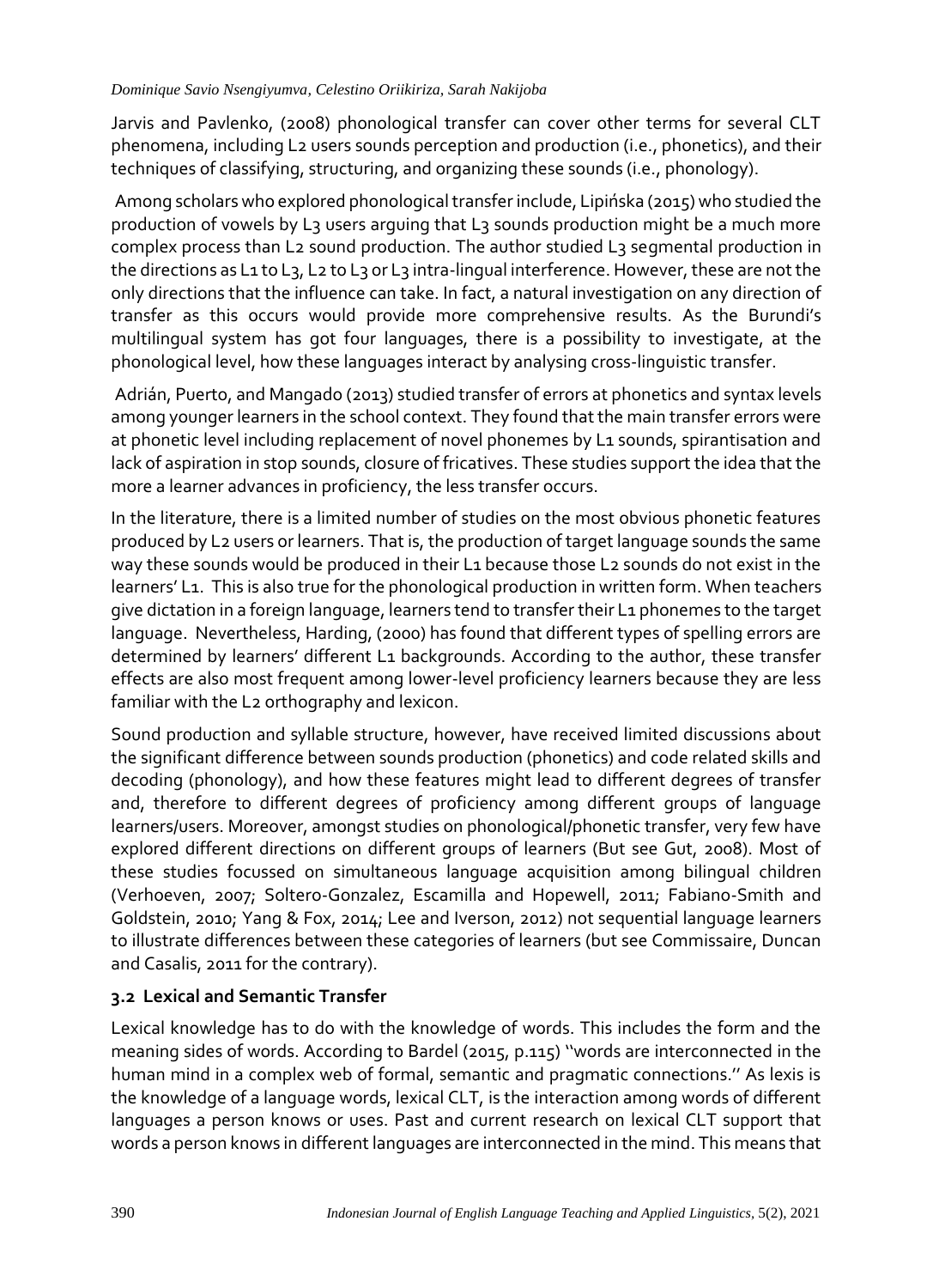it is easy that a person's knowledge of words in one language affects the learning, processing, and use of words of another or other language(s) in the person's repertoire. Bardel (2015) distinguishes two types of lexical CLT: formal CLT (transfer of form) and meaning-based CLT (transfer of meaning).

One of the formal cross-linguistic transfer is code-switch as in this example (from Bardel, 2015) in which the speaker switches into Swedish while trying to tell the story into French: *Je viens seulement a` la lection (source: Swedish: lektion). English: I only come to the lesson (target word: leçon).* This type of CLT is manifest when a target-language word with a specific meaning reflects the influence from the meaning of an analogous word in another language in the users' repertoire. Suherman, Indrayani and Krisnawati (2020) have studied English-Indonesian interlanguage and realized English learners (L2) produce English morphological structures classified in Suppliance, non-suppliance and over–suppliance with overgeneralization of English rules as the most dominant factors of interlanguage variation in the English language produced by these learners.

In her study of CLT among Spanish and Italian learners, Bardel (2015, p. 119) found that there are various instances of CLT that were referred to as ''lexical innovations''. Other findings of CLT manifestations concerned with overgeneralization and back-formation which affected all Spanish and Italian learners regardless of their L1.

Example of foreignizing in a student's L1Spanish:

People instead of worrying about their problems, they **refugiated** …

# Examples of **overgeneralization of – (at) ion:**

(…) will be the epoque of peace and world cooperation aimed at better **solvation** of numerous problems of humanity. (English: **solve → solution**)

Example of back-formation as a result from the application of an L2-based strategy in students pieces of writing:

They are always looking for some ideal, dreaming about it **imaginating** it. (English: **imagine**; back-formation from **imagination**)

Cross-linguistic transfer also occurs at semantic level, such as in the following example: the polysemous word *rum* (meaning either room, bedroom, or office) in Swedish matches either 'chambre' or 'bureau' in French.

Elle a trouvé les valises dans dans dans une chambre qui n'était pas fermée (here the target word was *bureau*) ('She found the suitcases in in in a bedroom that was not closed')

This has been referred to as *semantic extension* whereby the learners use their Background Languages (BL) for their transfer strategies as observed by (Bardel, 2015. p, 119).

According to Ringbom (2001), semantic transfer is not just from any earlier learned language, but it is mostly L1. This is highly connected to the learners' proficiency in the L2. The L1 meanings of words have a tendency to underlie L2 words until the learner becomes highly proficient in their L2. When a learner is highly proficient in the target language, semantic influence can then result from that target language. On the semantic CLT, it has been argued that CLT has an effect not just on a language a learner has not yet adequately acquired, even advanced adult L2 learners (known as late bilinguals) who are actually highly proficient in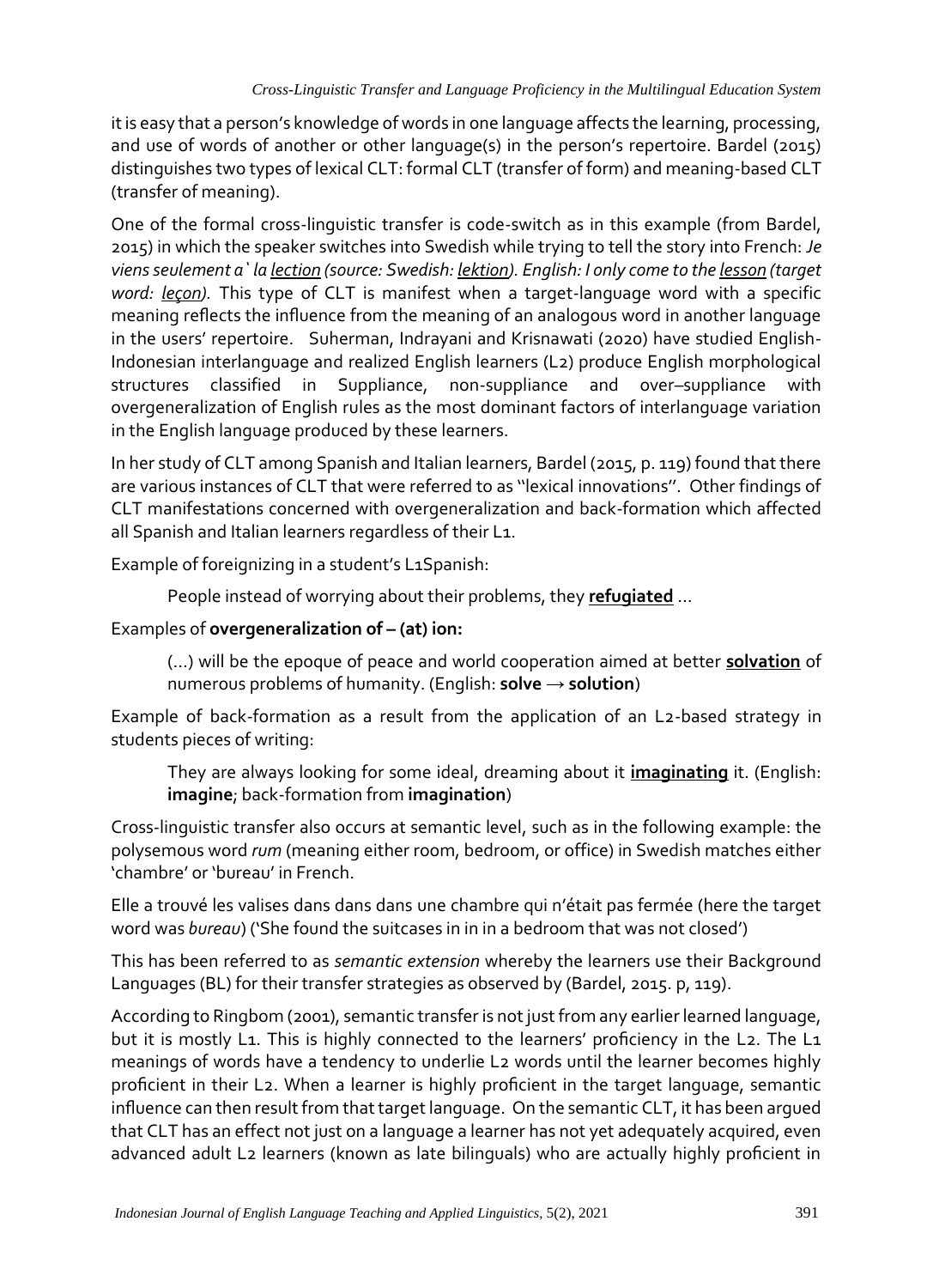their L1(s) can produce lexical errors in their L1s. This is a reflection of semantic CLT effects from the learners' L<sub>2</sub>(s). This is known as reverse semantic CLT.

However, in her study on formal CLT, Lindqvist (2009) found that the more students are advanced and have enough proficiency in the target language, the lower proportion of these types of CLT they have. Conversely, other studies (De Angelis, 2007; Ringbom, 2007) show that different types of CLT occur as the learners reach a higher level of proficiency in the target language. This is the case of semantic CLT. Furthermore, low proficiency in different languages known by the learner (referred to as background languages) can also be the source of CLT. In their study, Bardel & Lindqvist (2007) found that the low proficiency in Italian (L3 TL) was associated with CLT from Spanish (learner's L2) low-proficiency as a background language. Some studies about lexical and semantic CLT agree on the fact that proficiency is associated with CLT occurrences.

## 3.3 **Syntactic Transfer**

In the past, researchers have considered that Syntax (like morphology) is not subject to transfer. However, recent studies have shown instances of syntactic transfer in different forms of data. This kind of CLT occurs in different directions. Altenberg, (1991) and Köpke, (2002) argue that learning a second language can lead a person to be tolerant of ungrammatical productions in his/her L1. Also, the person can reject L1 sentences that are seen as perfectly grammatical by peer native speakers who are monolingual. Some studies have concluded that syntactic CLT frequently occurs when learners have low proficiency in their target language. Those learners with higher levels of target language proficiency rely less on their L1.

For instance, Alonso (2002) studies learners' interpretation of L2 sentences and found that these students relied less on their L1 as their L2 proficiency increased. And later on, when they were tested on their L1s, these learners relied more on L2 because their L2 proficiency had significantly increased. On the contrary, Lindqvist and Falk, (2014) studied lexicon and syntax among learners of French as their L3. They found that 96% of the occurrences of syntactic transfer came from the learners L2s (in which learners have low proficiency compared to their L1s), concluding that syntactic transfer comes from L2 not L1.

Linarsih, Irwan, and Putra (2020) studied the interferences of Indonesian grammatical aspects into English by preservice English Teachers' learning EFL. They realised four types of English subject-verb agreement patterns which revealed transfer from the Indonesian language. Therefore, confirming the role of L1 in the learning of English as a Foreign Language.

Studies arguing that proficiency in a background language is useful for the learning of the target language do not specify how much L1/L2 experience is needed before benefits for L3 development begin. Also, they do not explicate how much experience would allow the target language in order to also influence the production of previously acquired languages or about whether transfer effects depend on the type of the target language instructions, students' background, or whether the languages are simultaneously or sequentially acquired. Most of these studies are quantitative studies that do not show instances of what were transferred and analyse through these examples how these CLT effects occurred.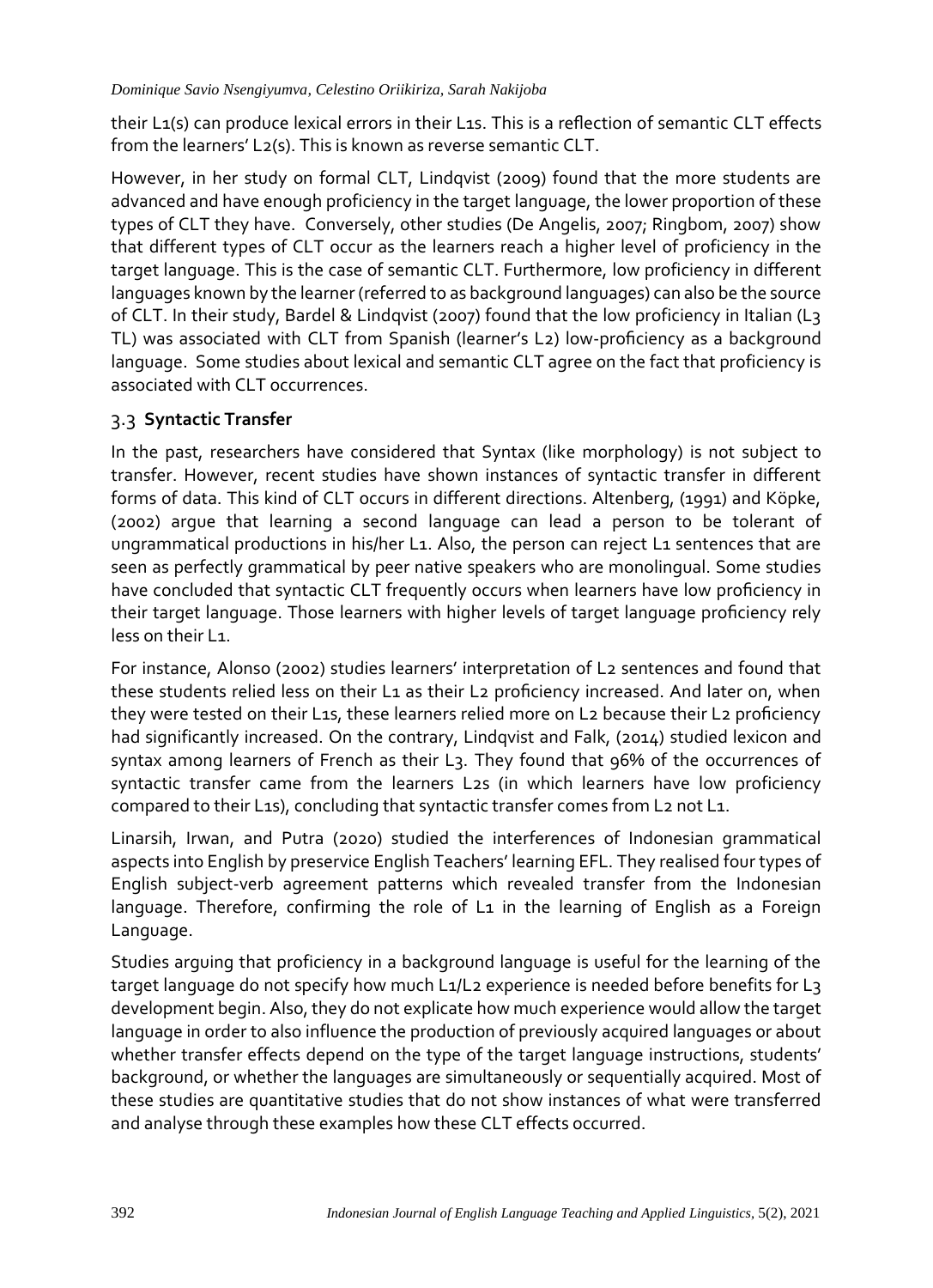# **4. Cross-Linguistic Transfer in the Multilingual Education System of Burundi**

As it has been discussed earlier, Burundi has a multilingual education system. That is four languages in the educational system of Burundi. If one could map language education in Burundi, it could be said that these languages that are in formal education are also used in the people's every day communication. Most of the people have learned these languages in formal education (especially French and English), but others picked the languages in everyday use from neighbours, friends, classmates. This is the case of Kiswahili, for example. Note that a considerable number of people has lived in Tanzania (a neighbouring country) due to different reasons. Since this discussion targets languages as they are learned in classroom, it is vital to give an overall picture of these languages showing the current grade where the languages are studied and the time that is allotted to each of the languages.

To see the languages and the time allotted to each of them in Burundi education today (from grade 1 to the end of secondary school), consult the table below:

| Language/ Number of<br>hours per week                   | Grade 1                 | Grade 2         | Grade 3         | Grade 4                                                           | Grade 5        | Grade 6 | <b>Total</b> |  |
|---------------------------------------------------------|-------------------------|-----------------|-----------------|-------------------------------------------------------------------|----------------|---------|--------------|--|
| Kirundi                                                 | 22                      | 8               | 5               | 4                                                                 | 4              | 3       | 46           |  |
| French                                                  | 11                      | 8               | 9               | 9                                                                 | 9              | 5       | 51           |  |
| English                                                 | $\circ$                 | $\overline{2}$  | $\overline{2}$  | $\overline{2}$                                                    | $\overline{2}$ | 3       | 11           |  |
| Kiswahili                                               | o                       | 4               | $\overline{2}$  | 4                                                                 | 4              | 3       | 17           |  |
| <b>Basic Education (Extension of Primary Education)</b> |                         |                 |                 |                                                                   |                |         |              |  |
| Language/Number                                         | F <sub>1</sub>          | F <sub>2</sub>  | F <sub>3</sub>  |                                                                   |                |         |              |  |
| of hours per week                                       |                         |                 |                 |                                                                   |                |         |              |  |
| Kirundi                                                 | $\overline{2}$          | $\mathbf{2}$    | $\mathbf{2}$    |                                                                   |                |         | 6            |  |
| French                                                  | 5                       | 5               | 5               |                                                                   |                |         | 15           |  |
| English                                                 | 5                       | 5               | 5               |                                                                   |                |         | 15           |  |
| Kiswahili                                               | $\mathbf 1$             | $\mathbf{1}$    | 1               |                                                                   |                |         | 3            |  |
|                                                         |                         |                 |                 | <b>Secondary Education: Languages and Social Sciences Section</b> |                |         |              |  |
|                                                         | PF <sub>1</sub>         | PF <sub>2</sub> | PF <sub>3</sub> | PF <sub>4</sub>                                                   |                |         |              |  |
| Kirundi                                                 | 4                       | 4               | 4               |                                                                   |                |         | 12           |  |
| French                                                  | 10                      | 10              | 10              |                                                                   |                |         | 30           |  |
| English                                                 | 10                      | 10              | 10              |                                                                   |                |         | 30           |  |
| Kiswahili                                               | 5                       | 5               | 5               |                                                                   |                |         | 15           |  |
|                                                         | <b>Sciences A/and B</b> |                 |                 |                                                                   |                |         |              |  |
| Kirundi                                                 | 1                       | $\mathbf{1}$    | 1               |                                                                   |                |         | 3            |  |
| French                                                  | $\mathbf{2}$            | $\mathbf{1}$    | 1               |                                                                   |                |         | 4            |  |
| English                                                 | $\overline{2}$          | $\mathbf{1}$    | $\mathbf{1}$    |                                                                   |                |         | 4            |  |
| Kiswahili                                               | $\mathbf{1}$            | $\mathbf{1}$    | $\mathbf{1}$    |                                                                   |                |         | 3            |  |
| <b>Teacher Training Section</b>                         |                         |                 |                 |                                                                   |                |         |              |  |
| Kirundi                                                 | $\overline{2}$          | $\overline{2}$  | $\overline{2}$  | $\mathbf{1}$                                                      |                |         | 7            |  |
| French                                                  | 3                       | $\overline{2}$  | $\overline{2}$  | $\mathbf{1}$                                                      |                |         | 8            |  |
| English                                                 | 3                       | $\overline{2}$  | $\overline{2}$  | $\mathbf{1}$                                                      |                |         | 8            |  |
| Kiswahili                                               | $\overline{2}$          | $\mathbf{1}$    | $\mathbf{1}$    | $\mathbf{1}$                                                      |                |         | 5            |  |

Table 1: Time Allocation for Languages from Primary through Secondary Education in Burundi Public Schools (2019-2020)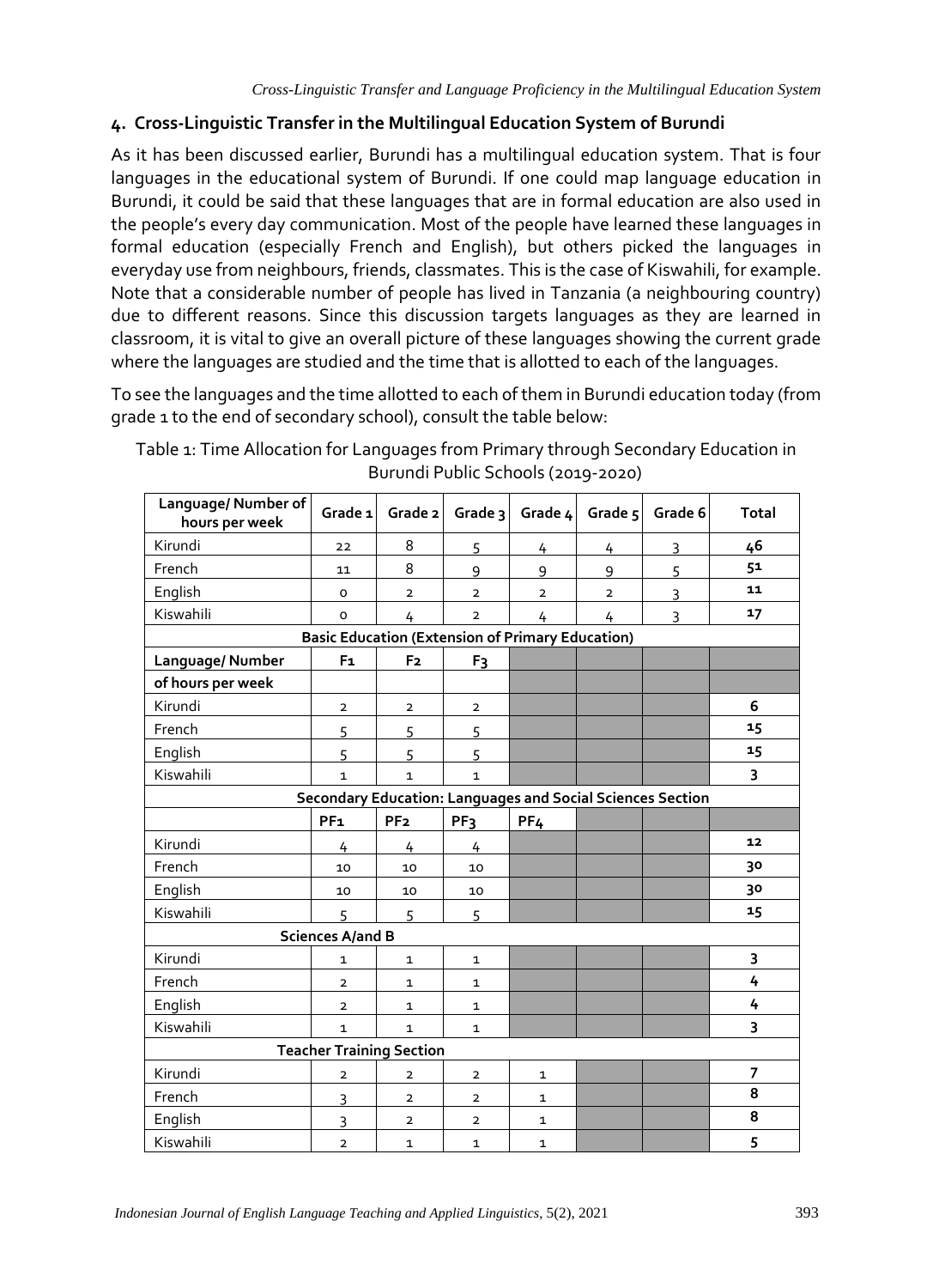As it can be seen from this table, Kirundi, as a mother tongue is focussed on especially in the first grade of primary education. However, it loses time as pupils move to the next grade. The loss of hours for the mother tongue gives space to French, which later becomes the language of instruction. But at the secondary education level, French and English take a considerable amount of time. This table only highlights languages as they are used in public schools. Private schools have different schedules, and mostly foreign languages such as French and English take more time depending on whether the school is using French or English as a medium of instruction.

Besides the current picture of languages in education as of today, there is a need to understand how the country got there. In fact, sometimes the languages are used as medium of instruction whereas others are taught as subjects (i.e., in education in public schools). Since in public schools, only French is used a medium of instruction from grade five primary education, the evolution of languages used as either medium of instruction or taught as subject will therefore be shown at the primary level.

| Period       | Language of Instruction                                    | Language Subject                                                                                |
|--------------|------------------------------------------------------------|-------------------------------------------------------------------------------------------------|
| 1961-1973    | Kirundi in grade 1 and French<br>from grade 2              | Kirundi on the whole curriculum and French from<br>grade 2                                      |
| 1973-1988    | Kirundi from grade 1 to grade 4<br>and French from grade 5 | Kirundi on the whole curriculum and French from<br>grade 3                                      |
| 1989-2005    | Kirundi from grade 1 to grade 4<br>and French from grade 5 | Kirundi on the whole curriculum and French from<br>grade 1                                      |
| 2006-2017    | Kirundi from grade 1 to grade 4<br>and French from grade 5 | Kirundi throughout the curriculum and French,<br>English and Kiswahili from grade 1             |
| 2018-Present | Kirundi from grade 1 to grade 4<br>and French from grade 5 | Kirundi throughout the curriculum and French from<br>grade1, English and Kiswahili from grade 2 |

**Table 2**: Evolution of Language in Burundi Education at the primary level (adapted from CNDIH, 2014)

This table shows that as time went on, there has been the introduction of different foreign languages in education, from only French being a foreign language to having four foreign languages that pictures the actual situation in Burundi multilingual education system at primary level. These languages have not only created multilingual individuals but also multilingual society.

Having in mind the pictures of language in the multilingual education system of Burundi, the main intention in this discussion is to discover how these languages interact in the mind of the learners. The objective of the present debate is to discover what literature has so far achieved in studying CLT in the multilingual education system of Burundi. The next paragraphs are going to highlight examples found in the literature as far as Crosslinguistic transfer and language proficiency is concerned in the multilingual education system of Burundi.

Sikogukira **(**1993) studied the influence of languages other than the L1 on a foreign language by looking at lexical transfer from L2 to L3 with focus on French-English cognates among Burundi university students. He found that the participants transferred mostly non-cognate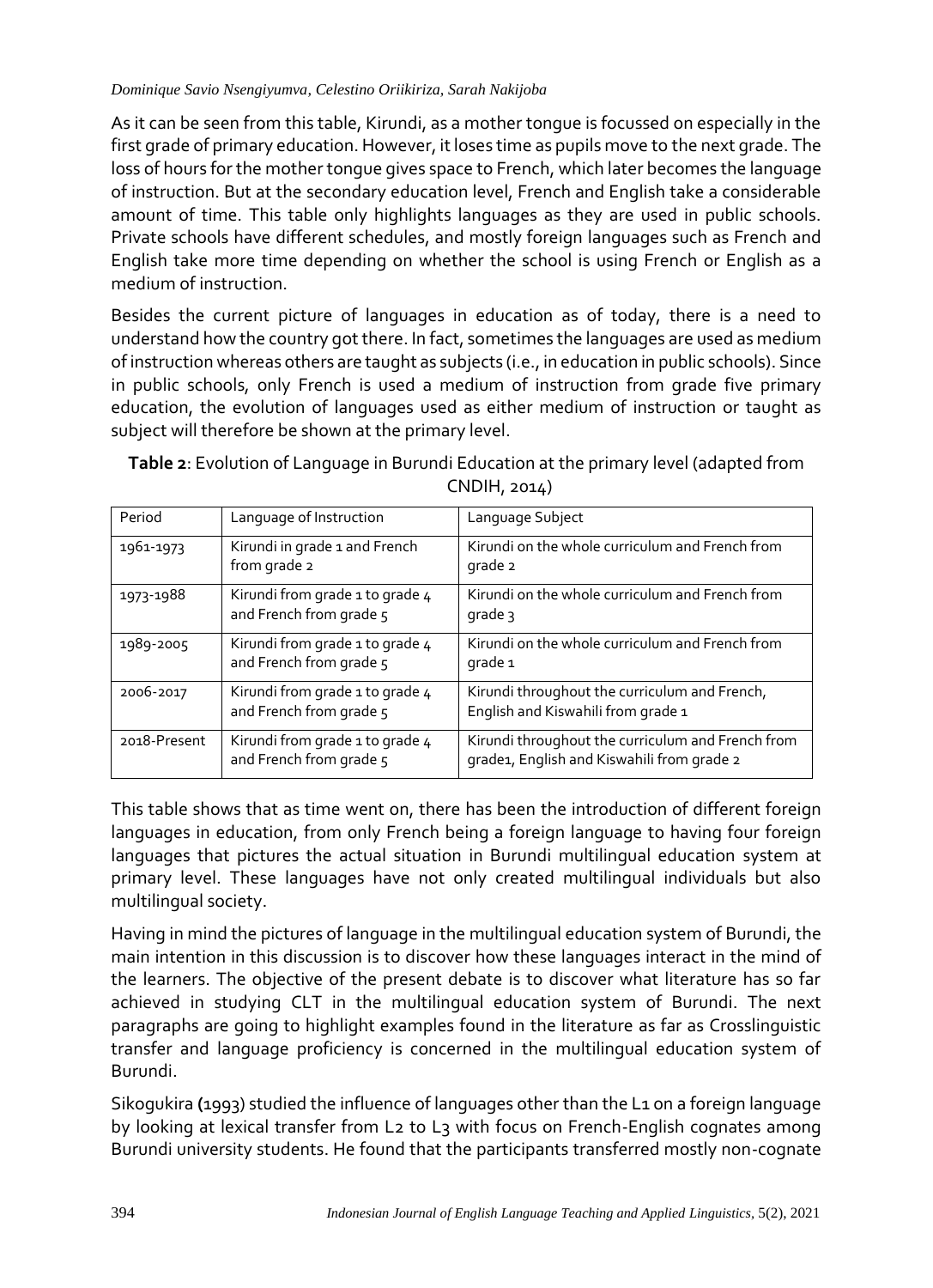English words which are in a relation of either synonymy or hyponymy with the French-English cognates in question. For example, in this study, among transferred pairs, *veterinary*  was taken for '*veterinarian*' because they both have the same French equivalent '*véterinaire*' and was highly rated by all the groups as synonymous; *estimate* was confused with '*esteem*' because they share the same French equivalent '*estimer*'. However, the tendency of accepting or rejecting the use of the cognates, decreased with the increase in the participants' level of proficiency.

In addition, Nkeshimana (2016) conducted a classroom observation to explore interactions between languages taught. He realised that in a dictation given to students, many words were wrongly spelt despite the appropriate pronunciation from the teacher. In this case, there are both the influence of L1 and L2 at the phonological transfer. The example of 'of cause' instead of 'of course' is a transfer from French. In addition, 'wesiday' and 'fesiday shows a transfer from both Kirundi and French. The [f] instead of [θ] in 'Thursday' is from Kirundi. The Kirundi [f] is stronger than the English [θ], which leads to to Kirundi [f] being selected by the learner at lower level of English performance. There is also influence of L1, such as in 'why' spelt as 'wayi'. In Kirundi, no word can end in a consonant. This brings the tendency to put a vowel (such as [i] in this case) at the end of words ending in consonants from other languages and to separate consonant cluster [wh], which does not exist in Kirundi which makes the word a two-syllable word in Kirundi instead of one syllable word of English.

Examples: *Wednesday* **With Algeria** 

| Thursday  | fesiday   |
|-----------|-----------|
| Of course | of cause, |
| Monday    | manday    |
| Why       | wayi      |
| Thank you | fenk you  |
| The       |           |

Kavyinirwa (2012) also found that students confuse languages. They do not know which language to use when they reply to teachers' questions because their minds activate these languages at a time. This raise the question of how many languages can be taught at a time at which stage of the children development, or in other words, how many languages can the mind of a child process and differentiate at a time. It seems that children are exposed to too many languages very early. Theorists say that in matters of acquiring a new language, the earlier, the better. But the case of Burundi shows that it is not always practical to expose children to many languages at a time even though it might be early.

In the following example, the pupils are asked in English, but some reply in in French, others in Kiswahili. This shows to what extend the different languages that these pupils are exposed to are hardly processed, which leads to confusion.

*Teacher : what is your name? Pupils : je m'appelle … (French)/ Jina langu…. (Kiswahili)*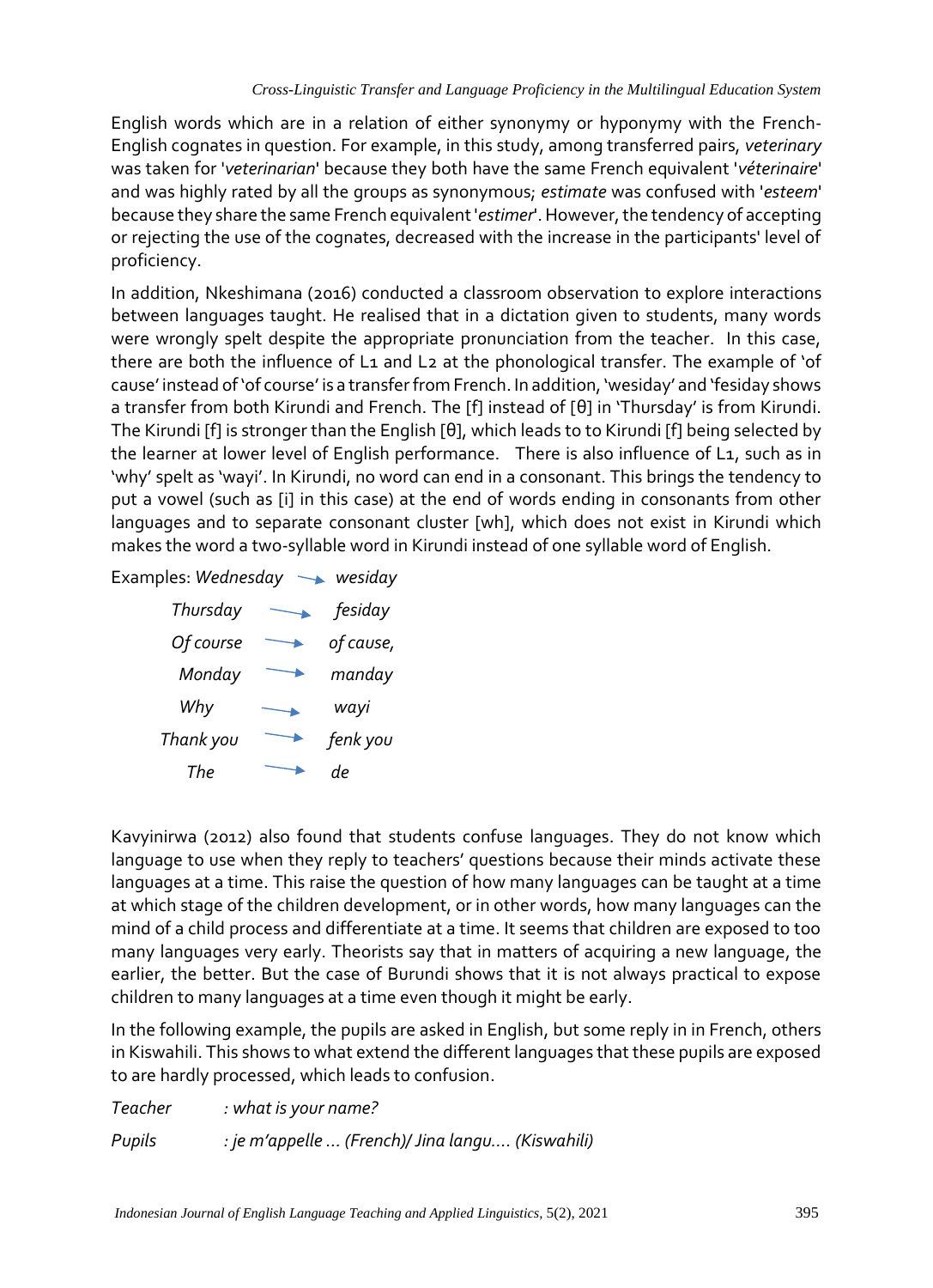On his side, Nduwimana (2013) observed language classes both in urban and rural areas where the language being taught was English. He realised that teachers use French or Kiswahili to teach English (code-switching) in urban area whereas they use Kirundi in codeswitching in the rural area. The languages of codeswitching depend on the languages of the environments where students and teachers are from.

Ndayipfukamiye (1996) also examined language practices in schools in rural and urban areas of Burundi. The teacher interchanged frequently between Kirundi and French in order to handle communicative challenges and to check on learners' understanding. Here is an example of extracts of the classroom observations recordings:

T: On dit qu'on prend ses feuilles pour faire des… pour faire des toits. Vous avez été a I'interieur? *hanyuma hari ivyo bariko barwaganya vyitwa* hein .donc eh *ubu biriko birahera mugabo kera ugiye wasanga inzu zose zisakaje ivyatsi*. *ivyatsi. hamwe wasanga ari ubgatsi vyo mw'ishamba. ahandi ugasanga ari ubgatsi?* 'It is said that its leaves [the leaves of a tree] are used to cover roofs. Have you already been in the countryside? There is a practice that is being combated called thatched rooting err… and so the practice is now receding but in the past, all the houses were covered in thatch ... thatch. it was forest foliage, and in other instances what could you find?'

Both Teachers, that is, the teacher in the urban area, and the teacher in the rural school code switched frequently between French and Kirundi while they were explaining one particular aspect of traditional house-building practices: the use of Nyakatsi "thatched roofing." The teachers alternated between Kirundi and French throughout the lesson. At this time, there was no English and Kiswahili in education at this level. This is where bilingual instead of multilingual education needs to be discussed in a historical perspective. The only possibility of code-switching was French and Kirundi, and transfer could only occur between Kirundi and French.

According to Varly & Mazunya (2018) Kirundi and French have pedagogical advantages as they share the Latin alphabet. However, at the morphosyntactic level, Kirundi is a synthetic language, whereas French is rather analytical, which may be the basis of difficulties related to the learning of its spelling. Existing textbooks do not emphasize those aspects of linguistics that would allow teachers to identify the origin of their pupils' faults and then adopt appropriate pedagogy for the treatment of linguistic interference.

As can be seen in this discussion, there are a few instances of cross-linguistic transfer as shown by the scanty literature on language in Burundi education system. However, the literature on CLT effect in Burundi multilingual education rarely discusses the issue. This shows how the notion of cross-linguistic transfer among languages learned in Burundi has poorly been accounted for. There is no systematic analysis of CLT effect on different linguistic levels discussed in previous sections, such as phonological, lexical and semantic, syntax or morphosyntax that can inform language proficiency, especially its degenerating aspect. There is a need for an investigation that extend this aspect of multilingual education not only to the actual situation but across time. Burundi has had a bilingual system in education, and today, it operates in a multilingual education system, but studies about these linguistic circumstances are almost inexistent. Yet, these linguistic aspects might be the root source of the deteriorating proficiency observed among languages learned in the multilingual system of Burundi.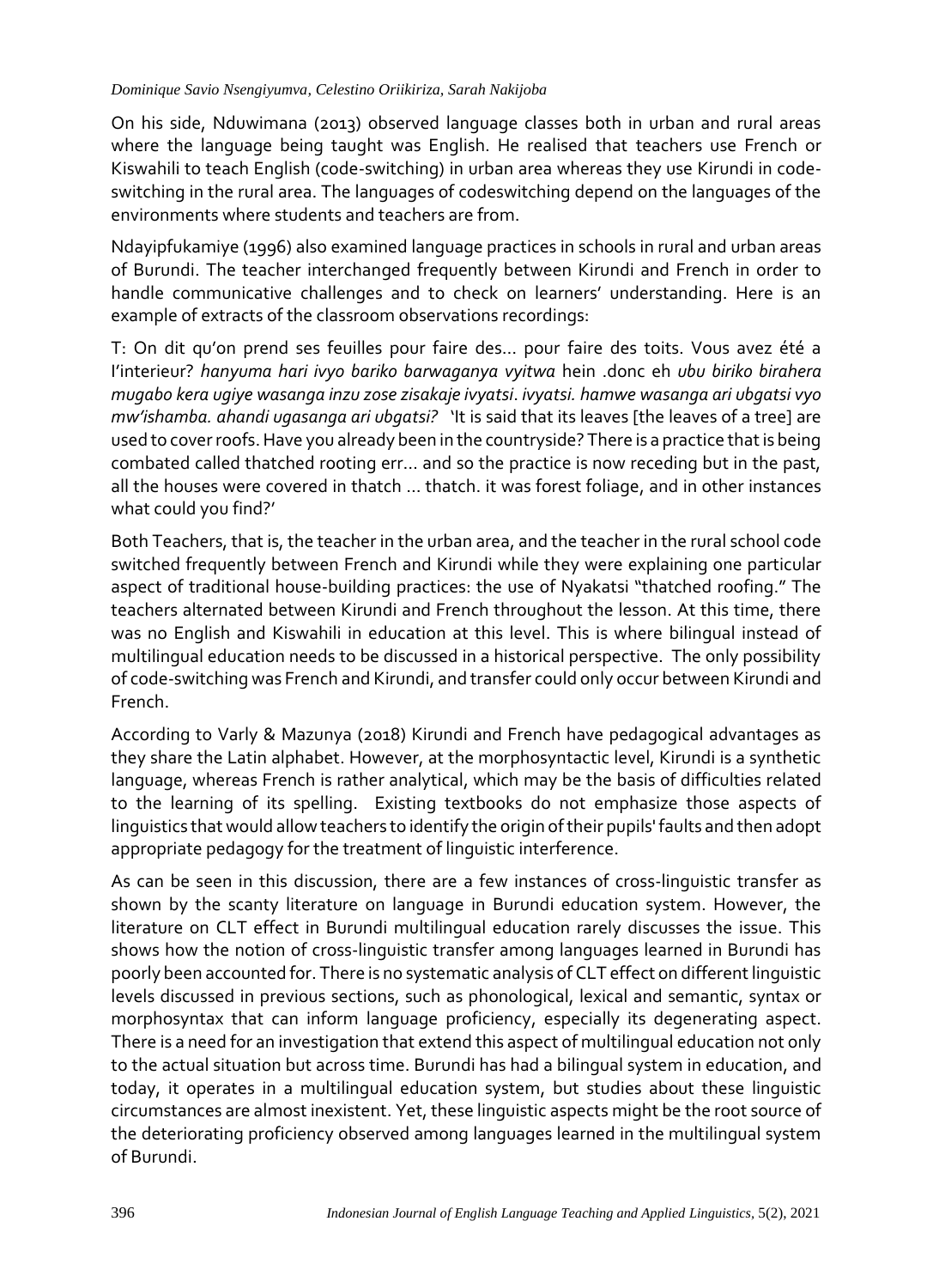# **5. Conclusion**

As has been observed by Mazunya and Habonimana (2010), there exist a limited number of publications related to linguistic orientations or involving internal and external effectiveness of languages taught in Burundi. The examples that have been given here show that the only Crosslinguistic transfer analyses have been done by either the university lecturers or students. There are no other scholars that have found interest in studying how these languages found in education in Burundi interact and how the effects of interaction on students' language proficiency. Yet this would supply interesting samples of linguistic features that are likely to be transferred, which would be useful for both language curriculum designers and teachers.

On the one hand, language curriculum designers and language curriculum policymakers would be informed on what linguistic aspects to focus on in the design of the textbooks specific to groups of students. This would allow them to ensure these linguistic aspects can improve the students' proficiency. To achieve this, language curriculum designers and language curriculum policymakers would look at the interactions that are likely to occur among these languages and use them as an asset. Instead of being a hindrance for students' improvement of their proficiency, these interactions become a source of improvement in the language teaching materials that are produced. On the other hand, language teachers would find factual illustrations of linguistic features that trouble specific groups of students. This will allow the teachers to find a way to provide their students with appropriate assistance to improve their language proficiency.

# **Acknowledgments**

This paper is part of a Ph.D. research project with funding from the Gerda-Henkel Stiftung Foundation at the College of Humanities and Social Sciences of Makerere University.

# **REFERENCES**

- Adrián, M. M., Puerto, F. G., & Mangado, J. G. (2013). Phonetic and syntactic transfer effects in the English interlanguage of Basque/Spanish bilinguals. *Vigo International Journal of Applied Linguistics*, (10), 51-83.
- Alonso M. R. (1997): Language Transfer Interlingual Errors in Spanish Students of English as a Foreign Language. *Revista Alicantina de Estudios Ingleses*. 10 7-14
- Altenberg, E. (1991). Assessing first language vulnerability to attrition. In H. Seliger & R.Vago (Eds.), *First Language Attrition* (pp. 189–206). Cambridge, UK: Cambridge University Press.
- Bardel, C. (2015). Lexical cross-linguistic influence in third language development. *Transfer effects in multilingual language development, 4*, 117-128.
- Bardel, C., & Lindqvist, C. (2007). The role of proficiency and psychotypology in lexical crosslinguistic influence. A study of a multilingual learner of Italian L3. In *Atti del VI Congresso di Studi dell'Associazione Italiana di Linguistica Applicata* (pp. 123-145). Perugia: Guerra Editore.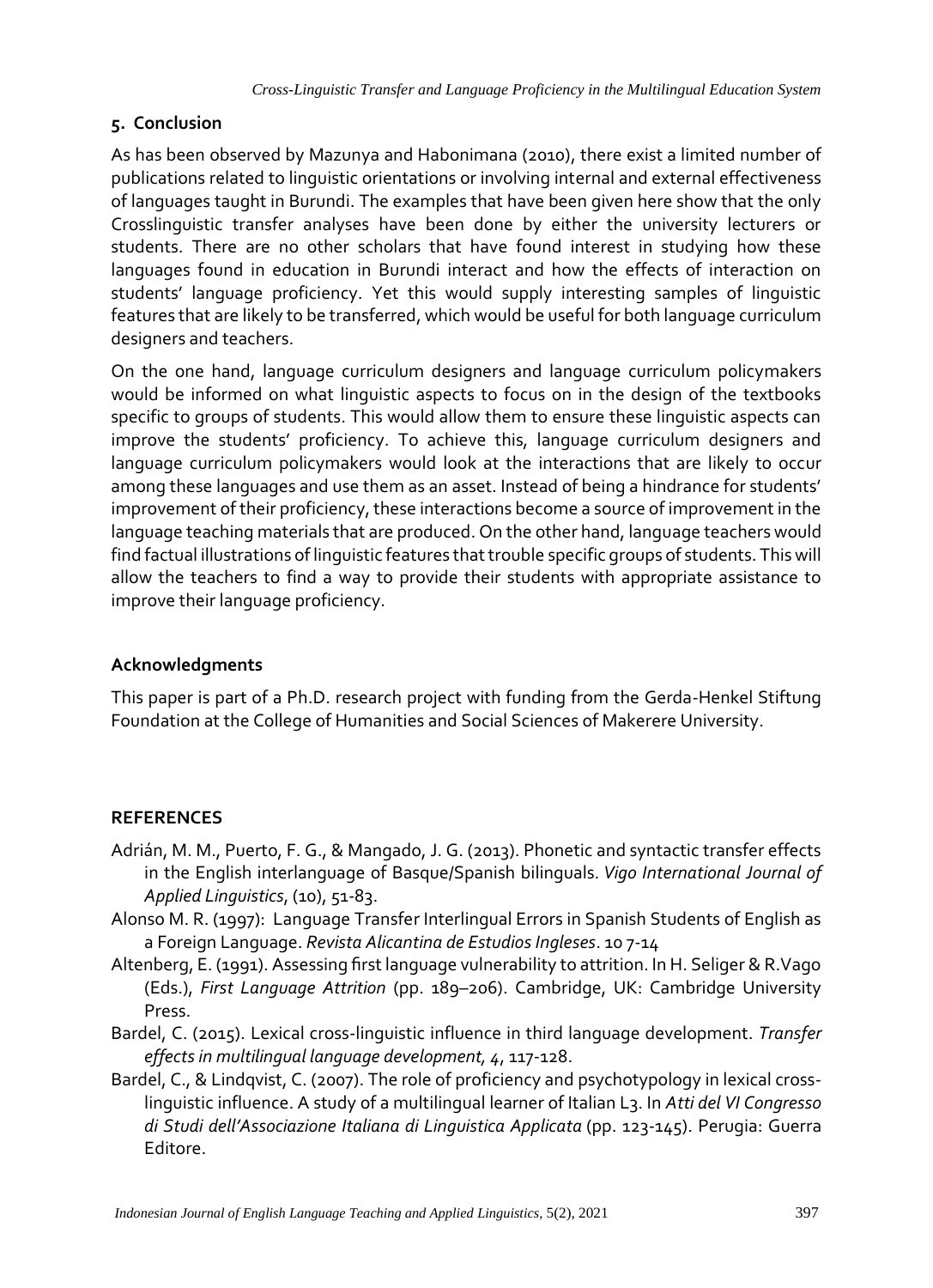- Cenoz, J. (2013). The influence of bilingualism on third language acquisition: focus on multilingualism. *Language Teaching* (46)10, 71-86
- Cenoz, J., & Genesee, F. (Eds.). (1998). *Beyond bilingualism: Multilingualism and multilingual education* (Vol. 110). Multilingual Matters.
- Cenoz, J., Hufeisen, B., & Jessner, U. (2001). *Cross-linguistic influence in third language acquisition: Psycholinguistic perspectives* (Vol. 31): Multilingual Matters.
- Commissaire, E.; Duncan, L.G. (2011), Cross-language transfer of orthographic processing skills: a study of French children who learn English at school. *Journal of Research in Reading*, ISSN 0141-0423 DOI: 10.1111/j.1467-9817.2010.01473.x (34) 1, 59–76
- Commission Nationale Indépendante des Droits de l'homme (CNIDH) (2014). *Les Réformes du Système Educatif Burundais et le Droit à l'éducation.* Bujumbura
- De Angelis G. (2007). Third or additional language acquisition. *Multilingual matters*
- De Groot, A. (2011). Language and Cognition in Bilinguals and Multilinguals: An Introduction. *Psychology press*.
- Elvin, J., & Escudero, P. (2019). Cross-Linguistic Influence in Second Language Speech: Implications for Learning and Teaching. In *Cross-Linguistic Influence: From Empirical Evidence to Classroom Practice* (pp. 1-20): Springer.
- Franceschini, R. (2011). Multilingualism and Multicompetence: A Conceptual View The *Modern Language Journal*, (95)3, 344-355
- García, O. and Lin, A. (2016). Extending Understandings of Bilingual and Multilingual Education. *Bilingual and Multilingual Education*.1-20
- García, O., & Lin, A. (2017). Extending understandings of bilingual and multilingual education. *Bilingual and multilingual education*, 1-20.
- Jarvis S., Pavlenko A. (2008). Crosslinguistic Influence in Language and Cognition. Routledge
- Javadi-Safa, A. (2018). A Brief Overview of Key Issues in Second Language Writing Teaching and Research. *International Journal of Education and Literacy Studies 6(2), 12-25.*
- Kavyinirwa, B. (2012). *Les Effets de l'Introduction de l'Anglais et du Kiswahili sur L'Enseignement Apprentissage des Language Etrangères au Burundi: Enquêtes Menées dans les Ecoles Primaires de la Commune Bisoro*. BA Dissertation, Université du Burundi, Bujumbura.
- Köpke, B. (2002). Activation thresholds and non-pathological first language attrition. In Fabbro, F. (Ed.), *Advances in The Neurolinguistics of Bilingualism* (pp. 119–142).
- LaMuCuo, Y. (2019). *Becoming Bilingual in School and Home in Tibetan Areas of China: Stories of Struggle*. Multilingual Education. Switzerland
- Leah Fabiano-Smith.Goldstein P.B. (2010). Phonological Acquisition in Bilingual Spanish– English Speaking Children *Journal of Speech, Language, and Hearing Research*. (53)160– 178
- Lee, S.A. & Iverson G. K. (2012). *Bilingualism: Language and Cognition,* 15. 275 287. doi:10.1017/S1366728911000083
- Li, W. (2008). Research perspectives on bilingualism and bilingual education. Springer
- Linarsih, A., Irwan, D., & Putra, M. I. R. (2020). The Interferences of Indonesian Grammatical Aspects into English: An Evaluation on Preservice English Teachers' EFL Learning. *Indonesian Journal of English Language Teaching and Applied Linguistics*, *5*(1), 69-81.